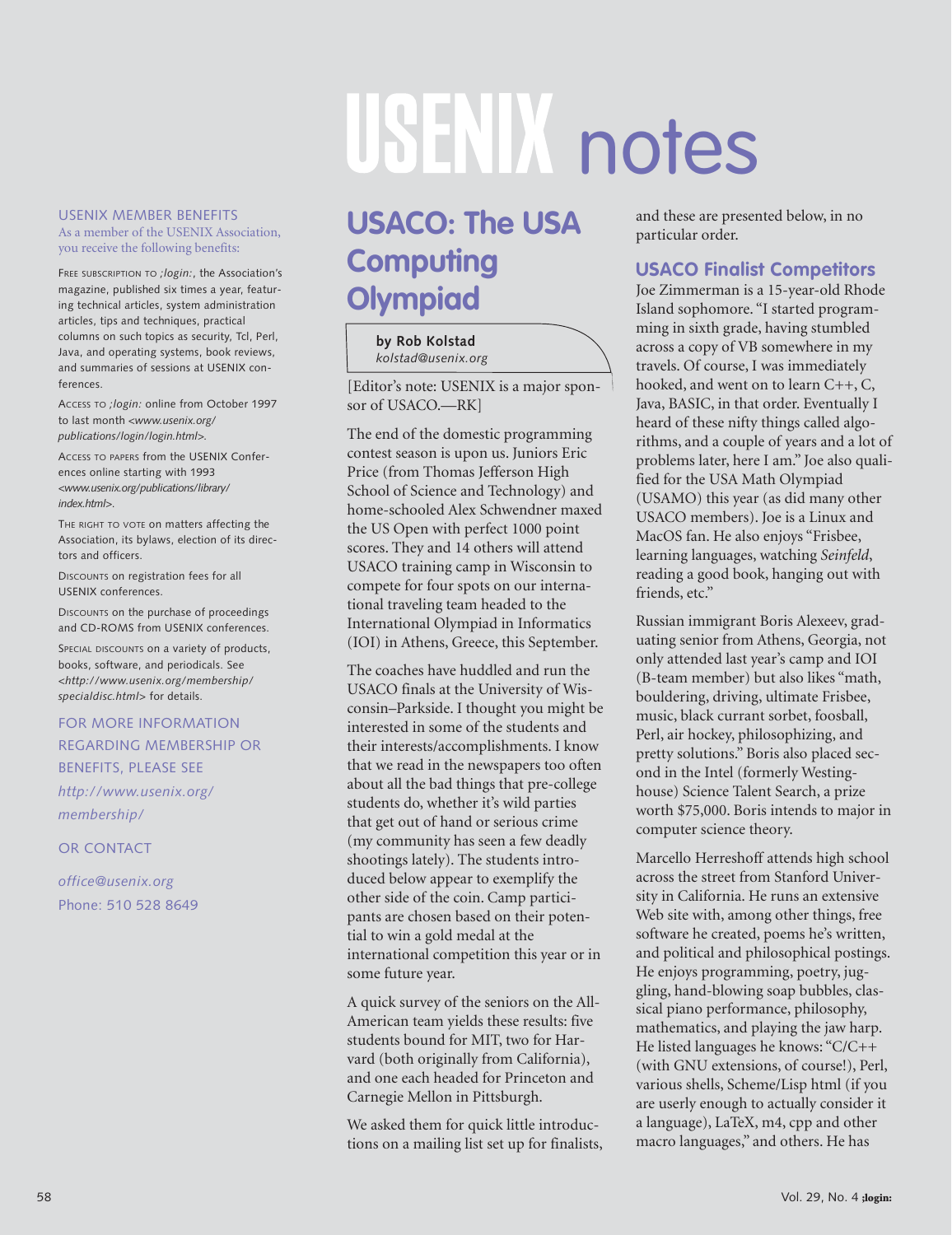created "a Linux tutorial, a planetary simulator, a version of vi written entirely in Perl, [and] a contribution to xbindkeys allowing for scheme-based configuration files."

Fourteen-year-old John Pardon hails from Durham, North Carolina, where his father is a math professor. He is interested in computer science, math, and cello. He recounts, "I don't remember exactly when I started programming; it was sometime before 4th grade, though. I took the USAMO this year for the first time and was invited to [training camp]. I am taking Calculus BC this year. I have been playing the cello for eight years. I play with the Duke University String School in their orchestra and in a chamber group. My favorite piece is the Elgar Concerto for Cello." At camp, we learned that his fifth grade programming project was an expression parse, complete with a proper parse tree. "Dad found a graduate student to help me," he demurs.

Eric Ma, from Maryland, is another math and computer competitor. "I began programming in around seventh grade with True Basic, then learned about USACO in ninth grade and began learning C++ that year.... Like a lot of others, I play chess, the piano, cards, and of course, video games. I also like listening to music (just about anything), and watching and playing sports, especially football (go Packers!) and basketball."

Anthony Kim, junior from TJHSST, likes computer programming and math and is "a dedicated member of TJ's math team and computer team. I started programming in QBasic when I was in sixth grade. I wrote several simple programs that printed out various star pyramids, [performed] basic computations, or drew something. Then I stopped programming during the following two years in middle school for some reason. I returned to programming (this time in C++) my freshman year in an introductory computer science course and took interesting computer science courses offered at TJ later. I like to play basketball, football, Frisbee and computer games (mostly old arcade games now)."

Talented Adam Rosenfield from Lexington, Massachusetts, was another member of last year's IOI B-team and says, "I've been programming since I was about nine or so. I started with QBasic, moved on to Pascal, and then on to C++, which is what I use now. I also know Java.... I enjoy playing video games, especially RPGs, adventure, and RTS games, watching the local sports teams, biking, skiing, playing Frisbee, and playing bridge. I also play the clarinet in my school's wind ensemble." Adam has been a USAMO participant for four years.

Fifteen-year-old Richard Ho also attends high school across the street from Stanford. "My interests are in computers, math, and piano. I've taken BC calculus AP during my freshman year. Also, I qualified for the USAMO in both my freshman and sophomore years. I've also received second place category award in the California State Science Fair. I started programming with TI-BASIC on my TI-89, and moved on to C/C++ when I was 10. This year, I learned Java and Scheme in school.... I like playing the piano; I have played piano for more than 10 years. I also enjoy listening to classical music, although playing it is more enjoyable." Richard's impromptu extended piano concerts at camp were awesome. Coach Percy Liang, an excellent keyboard artist who sometimes spends 20 hours/week practicing, said, "Richard's massive repertoire is incredible."

Nate Bauernfeind, 17, attends a boarding school in northern Wisconsin. "I've been programming ever since I can remember (my parents claim since before I could talk, but well... you can never trust parents). I've learned pretty much all on my

own. In sixth grade I learned VB, and the following summer I took a C++ class. I enjoy playing basketball, ultimate Frisbee, photography, reading, chess, and disturbing the peace with my guitar."

Home-schooled Alex Schwendner, 17, has attended three USACO camps and two IOIs already. Alex occasionally audits graduate math classes at the University of Texas in his home town of Austin. "My favorite data structures are tries and hash tables," he writes, "and my favorite algorithms include networkflow, FFT, Bellman-Ford, Rabin-Karp, and DP algorithms. I enjoy programming for interesting projects when I have a good idea for one. I really like LaTeX. I also do the Math and Physics Olympiads, and have been invited to both of their camps this year (and previously). I'll be going to RSI (Research Science Institute) at Caltech and to MOP (the Math Olympiad Program [training camp]) later this summer. I enjoy bridge, fencing, chess, Diplomacy, science fiction, and juggling."

Junior Tom Belulovich from New Jersey "started tinkering around with QBASIC when I was about eight or so, and started learning C++ Freshman year. I also do math competitions, like AMC, AIME, and USAMO."

Colorado junior Ben Joeris says, "I've been programming since I was 10. I worked for a startup game company during junior high, but they went belly up.... Recently I have been working on research in circular string-searching algorithms with applications in group theory with Ross McConnell, a professor at Colorado State University. I enjoy playing violin (and, occasionally, guitar), composing music, and solving fun math problems. I'm also into Science Olympiad. Of course, I also love listening to music. My personal favorite bands are Anti-Flag, Propagandhi, and Apocolyptica."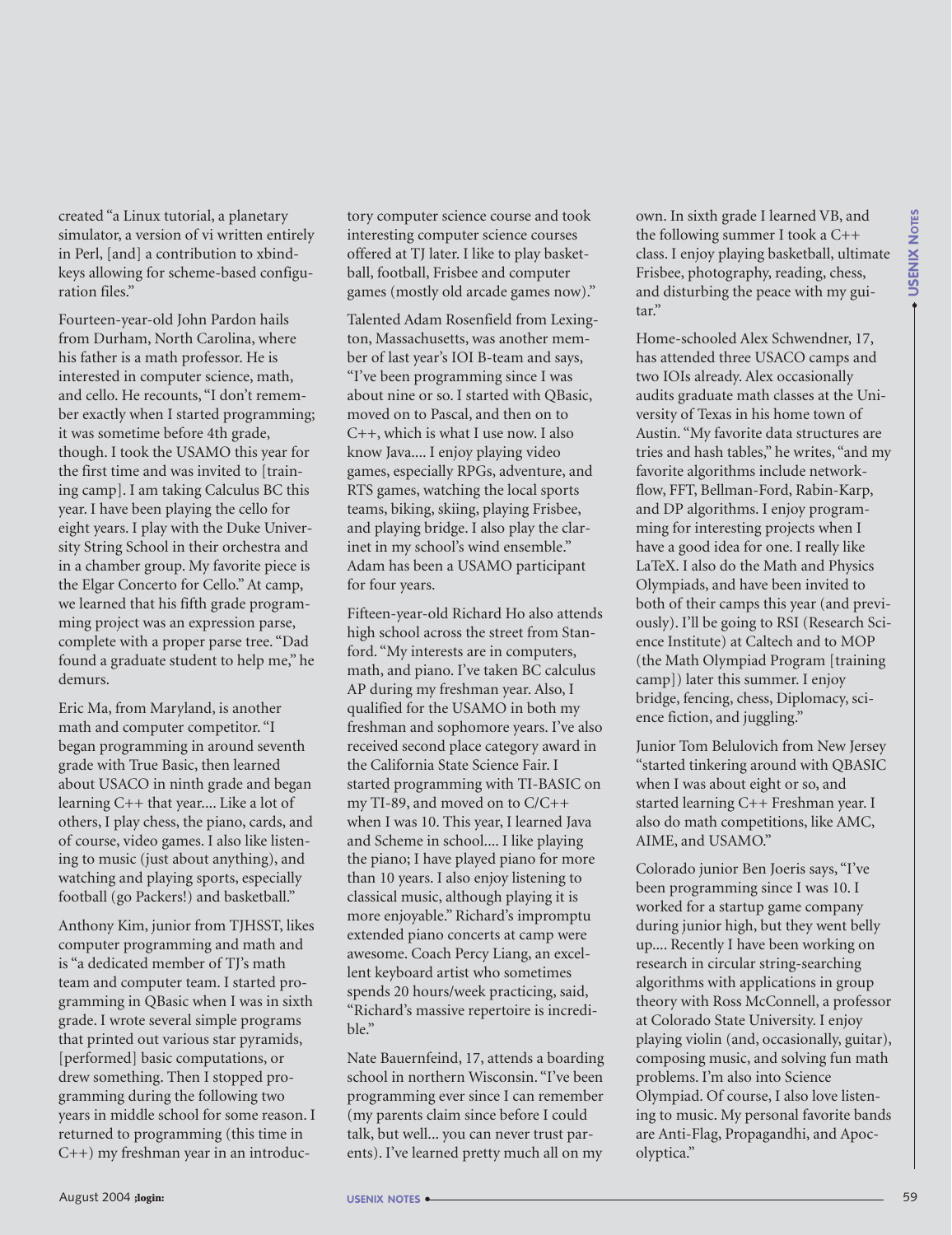Math and computer whiz Anders Kaseorg, 18, is a home-schooled senior from Charlotte, North Carolina, who won this year's national championship for sustained performance throughout the year. He has "been programming from age five, though I only started USACO last year right before the Open, in time to make training camp and the IOI team. I also do math competitions: this will be my fifth year at the Math Olympiad Program.... I juggle approximately seven balls and five clubs, and like playing the piano, Frisbee, and chess."

TJ senior Brian Jacokes has attended two camps already. He likes "math contests, ultimate Frisbee and disc golf, piano, ska music, reading (Vonnegut and Rushdie), ice cream, ping pong, chess, running (mile, 2-mile, 5k), *The West Wing,* bridge, poker, and Minesweeper. Oh, and I like pirates (not the music/software pirates [but] the ones that sail the high seas and say 'ARRRR' and plunder booty). I'm a fan of vi, Linux, and dynamic programming." Brian left camp after contest two (about 1:30 p.m. on Friday), flew to his home near Washington, DC, ran a distance event in the regional track competitions, and returned in time to win Saturday's fivehour competition that started at 8 a.m.

Tiankai Liu, 18, from California, appears extensively in the new book *Countdown*

about the USA Math Olympiad team members. He attends Exeter, a prestigious private boarding school on the East Coast, and is heading into his third training camp. He's won two gold IOI medals already and more medals in international math competitions. "I started programming in QBasic in second grade. In my childhood, I wasted a lot of time playing computer games and trying to make my own. I couldn't understand pointers, so I only switched to C in tenth grade. I am also interested in mathematics. I have competed in MATHCOUNTS, ARML, USAMO, and the IMO. My hobbies include piano (which I've played for many more years than I'm good for), foreign languages (of which only in French am I close to being competent), and Quadball."

Notice the frequent ties to early programming experience, math, piano, juggling, and Frisbee. I don't know exactly how to interpret this. They are a very interesting group of people who obviously focus a bit on the technical side of life but who universally seem to have other interests, some quite far afield from those of stereotypical nerds.

#### **The Finals**

The final competition week proceeded swimmingly, with USACO director Don Piele organizing operations and head coach Rob Kolstad coordinating the

contests, grading system, and extracurricular events (miniature golf, movie night, business simulation contest, amusement park—that sort of thing).

Four coaches kept the problems and analyses running smoothly:

- CMU grad student Hal Burch. You've seen his work at the map of the Internet in *National Geographic* magazine. He also co-founded a startup company with our own Bill Cheswick. Hal earned a Best Paper award at USENIX's LISA 2000 conference.
- MIT grad student Brian Dean. Brian won MIT's highest award for graduate teaching assistants last year. He's working on a multimedia algorithm book, currently at 400 pages.
- Harvard alumnus and MIT graduate student Russ Cox. Russ recently earned his Emergency Medical Technology certificate and has directed two musical theater productions over the last couple of years.
- Recent MIT graduate Percy Liang. Percy also coached MIT's ACM contest team, which placed fifth in the international final (highest of all USA teams).

#### **USENIX Supporting Members**

- Addison-Wesley/Prentice Hall PTR Ajava Systems, Inc. AMD Aptitune Corporation Asian Development Bank Atos Origin BV Delmar Learning
- DoCoMo Communications Laboratories USA, Inc. Electronic Frontier Foundation Hewlett-Packard Interhack MacConnection The Measurement Factory
- Microsoft Research Portlock Software Raytheon Sun Microsystems, Inc. Taos UUNET Technologies, Inc. Veritas Software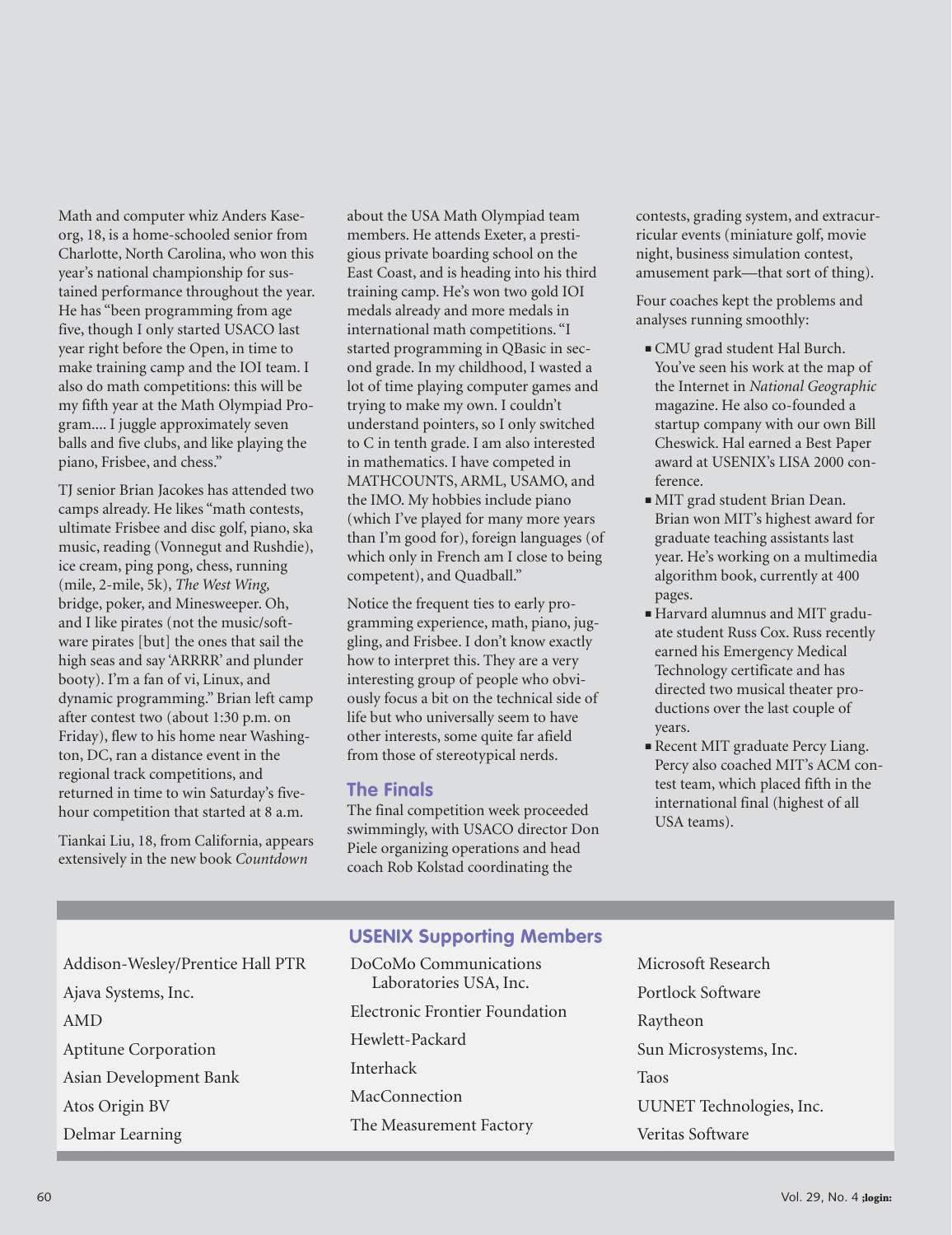Results were often printed and distributed before the competitors rose from their seats after the intellectually strenuous three- and five-hour competitions.

The opening "fun" contest (used to make sure the competitors are familiar with the extant machines, environment, and compilers) was to recode the itoa() function for speed. The better programs were running at 20x the speed of sprintf() using very clever algorithms.

A new fun event this year was IBM's "CodeRuler," a Java-based competition in which programs role-played a medieval kingdom, directing peasants and knights to take over land and even other kingdoms. A colorful presentation of the teams battling each other in frame-by-frame animation pitted USACO programs not only against each other (in rounds with 4–6 total "rules") but also against the ACM champions from this year's world competition. My recollection is that only a program from Russia bested the best of the USACO competitors' submissions. A final round showcased the program from coaches Dean and Liang against the best of the USACO finalists. Happily, the coaches prevailed. I think the IBM representative was impressed.

We chose the four finalists to represent the USA in September's International Olympiad to be held in Greece:

- Senior Brian Jacokes
- Senior Anders Kaseorg
- Junior Eric Price
- Junior Alex Schwendner

This is potentially the strongest team we've ever had, so my hopes are high for a great medal performance.

This year's USACO program was sponsored by:

- USENIX
- SANS
- ACM
- IBM

We're seeking sponsors at the contest level for next year so that we can expand our program to individuals closer to the entry level. Long discussions at camp evolved a sort of "trickle-up" theory that suggests that higher quantity and quality at lower levels will foster higher quantity and quality at higher levels as the years go by. We're expanding the competition rule; this year's highest-level competitions had as many as 300 people—all competing a full level above the highestlevel competitions of only two to three years ago.

Learn more about USACO at *http://www.usaco.org,* or even try the training at *http://train.usaco.org/ usacogate.*

## **Alain Hénon Retires**

**by Rob Kolstad** *kolstad@usenix.org*

Al Hénon, *;login:* managing editor since 2001 and typesetter since 1997, has retired as of the June issue. Al marshaled authors (and editors) extremely successfully during his tenure. Full of life and energy, his international background contributed a real flair to everything he touched.

I asked Al why he would want to retire, given the success we're having. "Rob," he said, "I've had a job continuously since 1958. That's going on 46 years without taking any real time off. I think it's time." Well, I guess so!

Please join me in thanking Al for his superb contributions and in wishing him the greatest success in his next venture. Please join me in welcoming Jane-Ellen Long back as our managing editor.

## **The USENIX Association Financial Report for 2003**

**by Ellie Young Executive Director** *ellie@usenix.org*

The following information is provided as an annual report of the USENIX Association's finances. The accompanying statements have been reviewed by Michelle Suski, CPA, in accordance with Statements on Standards for Accounting and Review Services issued by the American Institute of Certified Public

#### **USENIX Board of Directors**

#### **PRESIDENT**

Michael B. Jones, *mike@usenix.org*

**VICE PRESIDENT** Clement C. Cole, *clem@usenix.org*

#### **SECRETARY** Alva Couch, *alva@usenix.org*

#### **TREASURER**

Theodore Ts'o, *ted@usenix.org*

#### **DIRECTORS**

Matt Blaze, *matt@usenix.org* Jon "maddog" Hall, *maddog@usenix.org* Geoff Halprin, *geoff@usenix.org* Marshall Kirk McKusick, *kirk@usenix.org*

#### **EXECUTIVE DIRECTOR**

Ellie Young, *ellie@usenix.org*

Communicate directly with the USENIX Board of Directors by writing to *board@usenix.org*.

● **USENIX NOTES**

- USENIX Nores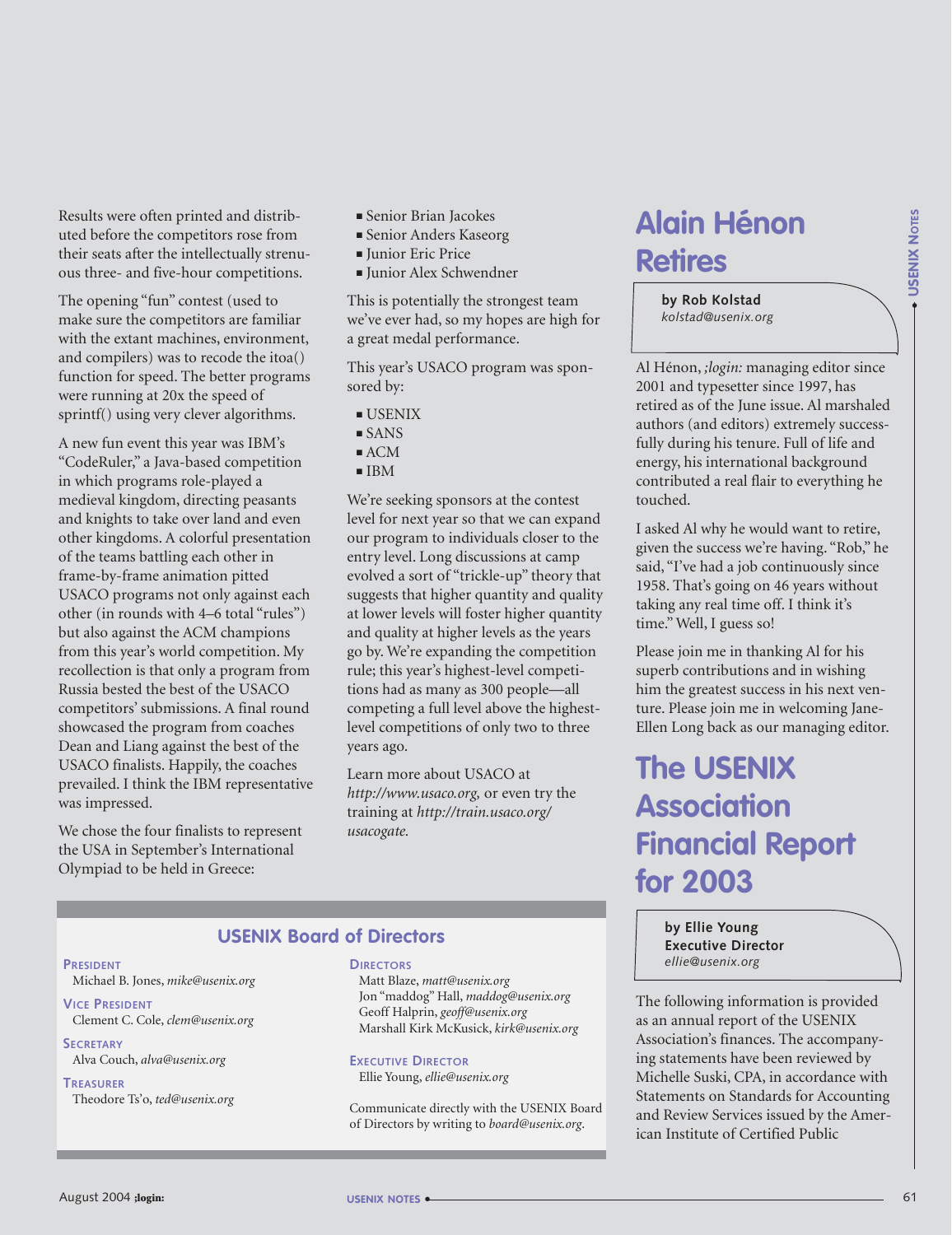Accountants. Accompanying the statements are several charts that illustrate where your USENIX and SAGE membership dues go. The Association's complete financial statements for the fiscal year ended December 31, 2003, are available on request.

#### **FINANCIAL STATEMENTS SUMMARY**

Although the trend of low conference attendance continued in 2003, USENIX is a healthy organization. In 2003, holding the same number of conferences as the previous year, USENIX had a net operating deficit of \$116K (vs. \$831K in 2002). During the budgeting process, USENIX attempted to break even by raising registration fees slightly, continuing to spend less in good works, and reducing staff, overhead, and expenses. Even so, a deficit resulted, due to lower conference attendance at most conferences, attrition/penalty fees imposed by the hotels for our failure to meet room block commitments, and lower membership revenue. The performance of the Reserve Fund improved, and this offset the deficit. USENIX ended the year with an increase in net assets of \$457K.

#### **USENIX MEMBERSHIP DUES AND EXPENSES**

USENIX averaged 6,500 members in 2003, a 14% drop from 2002. Of these, 53% opted for SAGE membership as well.

Chart 1 shows the total USENIX membership dues revenue (\$650K) for 2003, divided into membership types. Chart 2 presents how those dues were spent. Note that all costs for producing conferences, including staff, marketing, and sales and exhibits, are covered by revenue generated by the conferences.

#### **SAGE**

Chart 3 shows SAGE revenue sources for 2003 (primarily, membership dues of

\$130K and the revenue share from the LISA conference of \$109K). Chart 4 shows all SAGE expenses (a total of \$262K).

#### **OTHER USENIX PROGRAMS**

Chart 5 describes how the money allocated to Student Programs, Good Works, and Standards Activities (\$108K) was spent in 2003. Chart 6 shows how the USENIX administrative expenses were allocated. (The category "other" covers such items as taxes, licenses, bank charges, and miscellaneous expenses.)

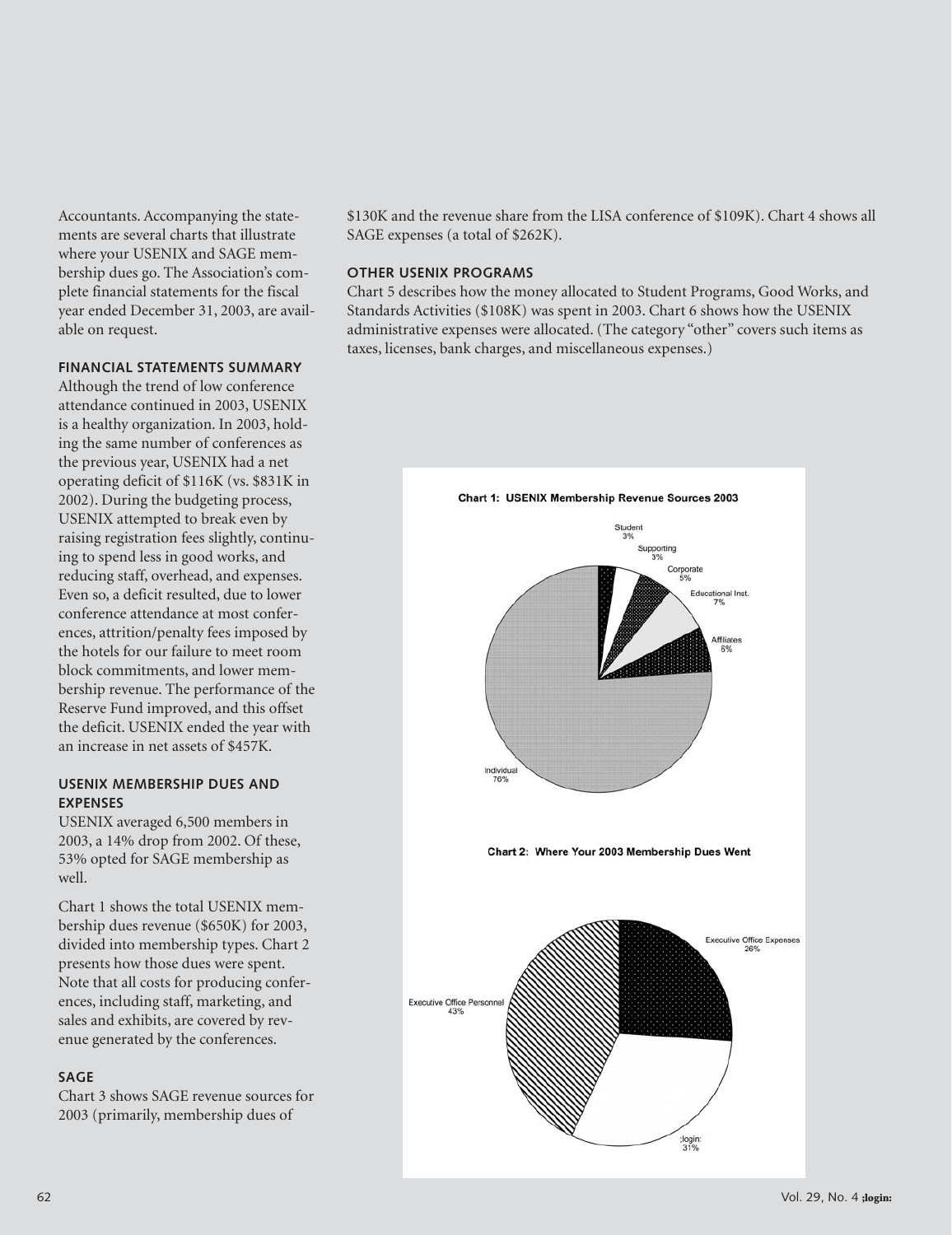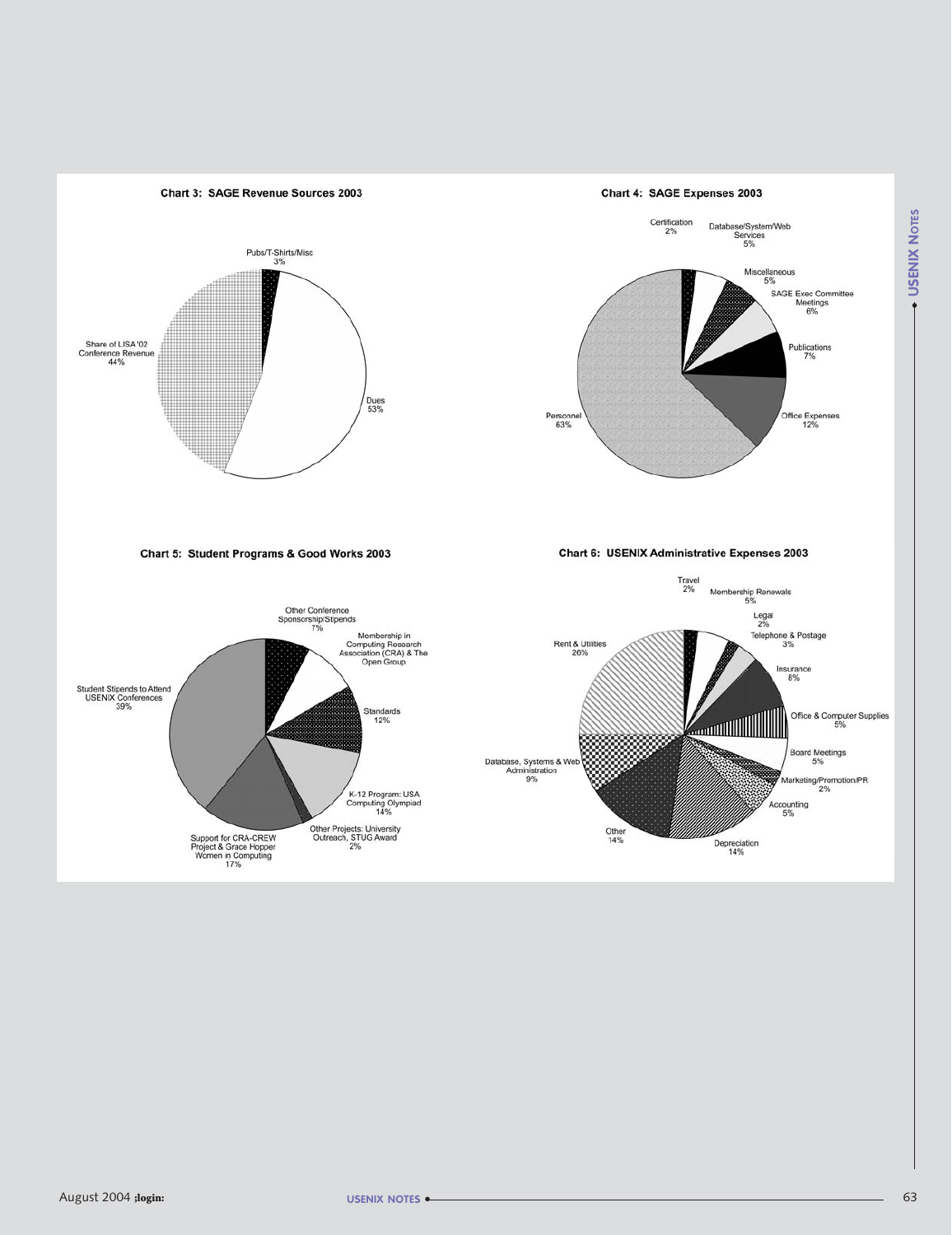## USENIX ASSOCIATION<br>STATEMENTS OF FINANCIAL POSITION<br>As of December 31, 2003 and 2002

| <b>ASSETS</b>                                       |    |                           |                   |
|-----------------------------------------------------|----|---------------------------|-------------------|
|                                                     |    | 2003                      | 2002              |
| <b>Current Assets</b>                               |    |                           |                   |
| Cash & cash equivalents                             | \$ | 705,498                   | \$1,049,294       |
| Receivables                                         |    | 91,265                    | 44,919            |
| Prepaid expenses                                    |    | 24,409                    | 27,824            |
| Inventory                                           |    | 16,519                    | 22,045            |
| <b>Total current assets</b>                         |    | 837,691                   | 1,144,082         |
| Investments at fair market value                    |    | 4,916,653                 | 4,346,762         |
| Property and Equipment                              |    |                           |                   |
| Office furniture and equipment                      |    | 444,540                   | 433,538           |
| Less: accumulated depreciation                      |    | (321, 667)                | (256.939)         |
| Net property and equipment                          |    | 122,873                   | 176,599           |
|                                                     |    |                           |                   |
|                                                     |    | $$5,877,217$ \$ 5,667,443 |                   |
|                                                     |    |                           |                   |
| <b>LIABILITIES AND NET ASSETS</b>                   |    |                           |                   |
|                                                     |    |                           |                   |
| Liabilities<br>Accrued expenses<br>Deferred Revenue | s. | 108,036 \$<br>13,000      | 355,568<br>12,390 |
| <b>Total liabilities</b>                            |    | 121,036                   | 367,958           |
| Net Assets                                          |    |                           |                   |
| <b>Temporarily Restricted Assets</b>                |    |                           |                   |
| <b>Unrestricted Net Assets</b>                      |    | 5,756,181                 | 5,299,485         |
| <b>Net Assets</b>                                   |    | 5,756,181                 | 5,299,485         |

## USENIX ASSOCIATION<br>STATEMENTS OF ACTIVITIES<br>For the Years Ended December 31, 2003 and 2002

|                                               | 2003                      | 2002            |
|-----------------------------------------------|---------------------------|-----------------|
| <b>REVENUES</b>                               |                           |                 |
| Conference & workshop revenue                 | \$<br>3,049,096           | \$<br>3,371,062 |
| Membership dues                               | 649,079                   | 741,587         |
| Product sales                                 | 13,524                    | 20.129          |
| SAGE dues & other revenue                     | 136,119                   | 137,182         |
| <b>SAGE Certification</b>                     | 1,200                     | 847             |
| <b>Total revenues</b>                         | 3.849.018                 | 4,270,807       |
| <b>OPERATING EXPENSES</b>                     |                           |                 |
| Conferences & Workshops                       | 2,577,839                 | 3.083.362       |
| Membership; login:                            | 470,772                   | 553,228         |
| Projects & GoodWorks                          | 148,854                   | 300,281         |
| SAGE                                          | 242,773                   | 442,427         |
| <b>SAGE Certification</b>                     | 6,878                     | 316,236         |
| Management and General                        | 406,727                   | 367,678         |
| Fund Raising                                  | 110.840                   | 39.007          |
| Total operating expenses                      | 3,964,682                 | 5,102,218       |
| Net operating surplus/(deficit)               | (115, 664)                | (831, 411)      |
| NON-OPERATING ACTIVITY                        |                           |                 |
| Donations                                     | 100                       | 45,560          |
| Interest & dividend income                    | 170,155                   | 156,327         |
| Gains & losses on marketable securities       | 461,758                   | (865, 941)      |
| Investment fees & other                       | (59, 653)                 | (69, 785)       |
| Net investment income & non-operating expense | 572,360                   | (733, 839)      |
| Increase/(decrease) in net assets             | 456,696                   | (1,565,250)     |
| Net assets, beginning of year                 | 5,299,485                 | 6,864,735       |
| Net assets, end of year                       | \$ 5,756,181 \$ 5,299,485 |                 |

## USENIX ASSOCIATION<br>STATEMENT OF FUNCTIONAL EXPENSES<br>For the Years Ended December 31, 2003 and 2002

|                                                                 |    | Conferences<br>and Workshops | Programs and<br>Membership | Student<br>Programs,<br><b>Good Works</b><br>and Projects | SAGE       |    | Sage<br>Certification | Total<br>Program | Management<br>and general |   | Fund Raising | Total<br>Support     | 2003<br>Total  | 2002<br>Total |
|-----------------------------------------------------------------|----|------------------------------|----------------------------|-----------------------------------------------------------|------------|----|-----------------------|------------------|---------------------------|---|--------------|----------------------|----------------|---------------|
| <b>Operating Expenses</b>                                       |    |                              |                            |                                                           |            |    |                       |                  |                           |   |              |                      |                |               |
| Conference & workshop-direct<br>Personnel and related benefits: | s. | .631,705 \$                  |                            |                                                           |            | Ŝ. | s.                    | ,631,705 \$      |                           | Ś |              | \$<br>$\circ$<br>- 5 | $1,631,705$ \$ | 1,865,746     |
| <b>Salaries</b>                                                 |    | 573,940                      | 141,455                    | 26,957                                                    | 120,053    |    |                       | 862,404          | 209,324                   |   | 78,977       | 288,302              | 1,150,706      | 1,166,739     |
| Payroll taxes                                                   |    | 41,362                       | 10,194                     | 1,943                                                     | 8,652      |    |                       | 62,151           | 15,085                    |   | 5,692        | 20,777 0             | 82,928         | 86,091        |
| <b>Employee benefits</b>                                        |    | 107,408                      | 26,472                     | 5,045                                                     | 22,467     |    |                       | 161,392          | 39,173                    |   | 14,780       | 53,953 0             | 215,345        | 210,737       |
| Membership/proceedings                                          |    |                              | 7,370                      |                                                           |            |    |                       | 7,370            |                           |   |              | o                    | 7,370          | 70,683        |
| Membership/login:                                               |    |                              | 187,520                    |                                                           |            |    |                       | 187,520          |                           |   |              |                      | 187,520        | 216,016       |
| Membership/e-learning                                           |    |                              |                            |                                                           |            |    |                       | o                |                           |   |              | o                    |                | 53,015        |
| SAGE expenses                                                   |    |                              |                            |                                                           | 68,839     |    |                       | 68,839           |                           |   |              |                      | 68,839         | 190,885       |
| <b>SAGE Certification expenses</b><br>Student programs, Good    |    |                              |                            |                                                           |            |    | 6,878                 | 6,878            |                           |   |              | o                    | 6,878          | 309,885       |
| Works, and projects                                             |    |                              |                            | 108,019                                                   |            |    |                       | 108,019          |                           |   |              | $\circ$              | 108,019        | 285,583       |
| General and administrative                                      |    | 223,424                      | 97,761                     | 6,891                                                     | 22,762     |    |                       | 350,837          | 143,144                   |   | 11,391       | 154,535              | 505,372        | 646,838       |
|                                                                 |    | 2,577,839 \$                 | 470,772 \$                 | 148,854                                                   | 242,773 \$ |    | 6,878<br>s            | 3,447,115 \$     | 406,727 \$                |   | 110,840      | 517,567 \$           | 3,964,682      | 5,102,218     |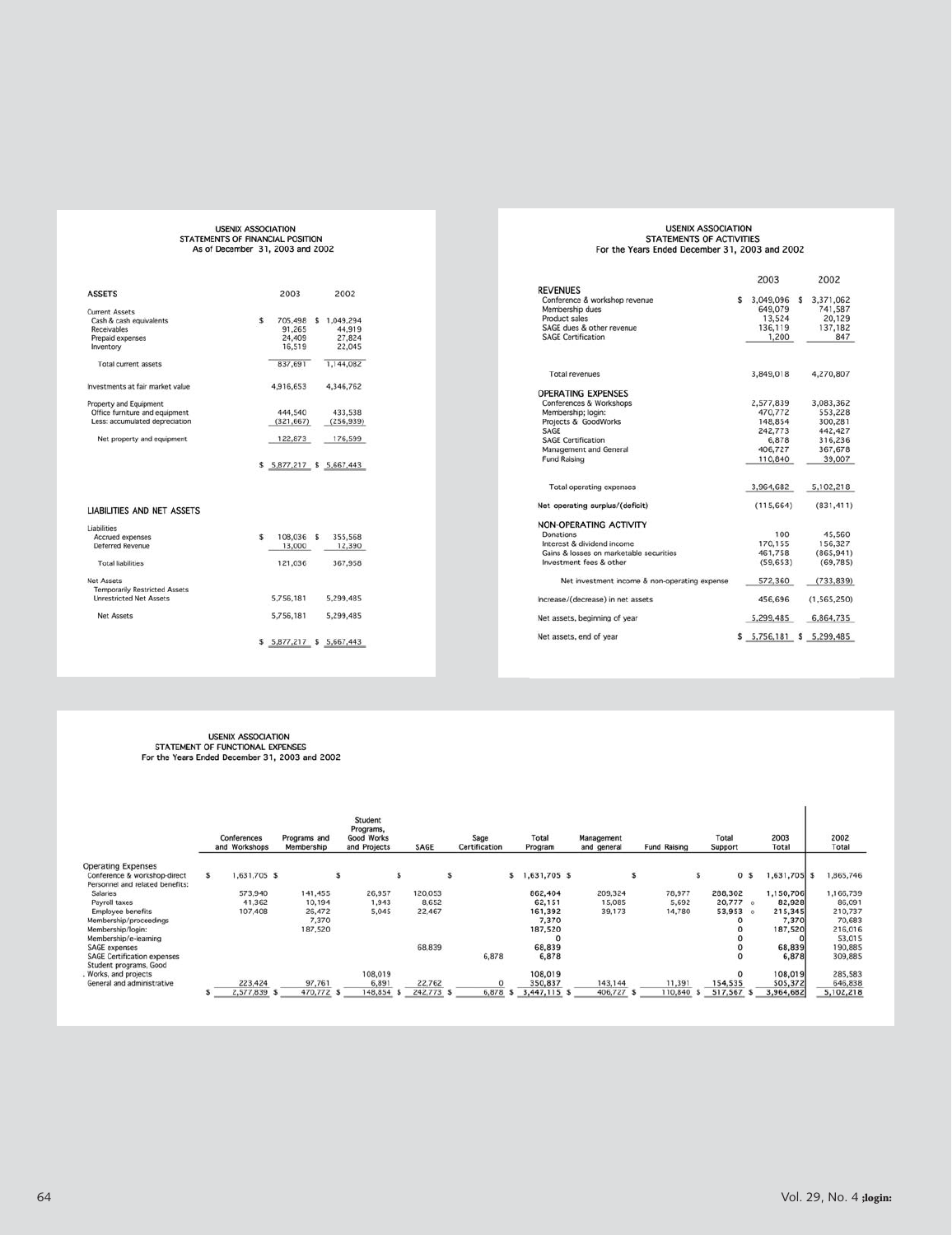| <b>USENIX ASSOCIATION</b><br>STATEMENTS OF CASH FLOWS<br>For the Years Ended December 31, 2003 and 2002                                                                                                                                                                                                                                                                                                                                                                                                                                                                                                                                                                                                                                                                                                                            | <b>NOTES</b><br>Whether SAGE remains within USENIX or spins off as a sepa-<br><b>USENIX</b><br>rate organization, USENIX is dedicated to ensuring that current<br>SAGE benefits and services are maintained. In particular:                                                                                                                                                                                                                                                                                                                                                                                                                                                                                                                                                                                                                                                                                                                                                                                                           |
|------------------------------------------------------------------------------------------------------------------------------------------------------------------------------------------------------------------------------------------------------------------------------------------------------------------------------------------------------------------------------------------------------------------------------------------------------------------------------------------------------------------------------------------------------------------------------------------------------------------------------------------------------------------------------------------------------------------------------------------------------------------------------------------------------------------------------------|---------------------------------------------------------------------------------------------------------------------------------------------------------------------------------------------------------------------------------------------------------------------------------------------------------------------------------------------------------------------------------------------------------------------------------------------------------------------------------------------------------------------------------------------------------------------------------------------------------------------------------------------------------------------------------------------------------------------------------------------------------------------------------------------------------------------------------------------------------------------------------------------------------------------------------------------------------------------------------------------------------------------------------------|
| 2003<br>2002<br>CASH FLOWS FROM OPERATING ACTIVITIES<br>456,696 \$ (1,565,250)<br>Change in net assets<br>Adjustments to reconcile increase in net assets<br>to net cash provided by/(used for) operating activities:<br>64,728<br>73,735<br>Depreciation<br>(73, 987)<br>(108, 132)<br>Net investment income designated for long-term purposes<br>(461, 758)<br>865,941<br>Realized & unrealized gains on investments<br>Decr/(Incr) in receivables<br>(46, 346)<br>22,017<br>9,180<br>Decr/(Incr) in inventory<br>5,526<br>Decr/(Incr) in prepaid expense<br>3,415<br>81,153<br>(247, 533)<br>(277, 935)<br>Incr/(Decr) in accrued expenses<br>Incr/(Decr) in deferred revenue<br>610<br>(50, 655)<br><b>Total adjustments</b><br>(789, 490)<br>649,449<br>(332, 794)<br>(915, 801)<br>Net cash provided by operating activities | • USENIX values the system administrators in its member-<br>ship.<br>• USENIX will ensure that system administration services are<br>supplied to its members.<br>If a nonprofit SAGE organization is formed, USENIX will ensure<br>an orderly transition of benefits and services to the new organi-<br>zation and will cooperate with that organization to the mutual<br>benefit of members of both organizations.<br><b>The Details</b>                                                                                                                                                                                                                                                                                                                                                                                                                                                                                                                                                                                             |
| CASH FLOWS PROVIDED BY/(USED FOR) INVESTING ACTIVITIES:<br>Purchase of investments<br>(3,730,254)<br>(3,765,885)<br>3,765,885<br>Sale of investments<br>3,730,254<br>1,499,872<br>Withdrawals from reserve fund<br>(11,002)<br>Purchase of property & equipment<br>(10, 962)<br>(11,002)<br>1,488,910<br>Net cash used for investing activities                                                                                                                                                                                                                                                                                                                                                                                                                                                                                    | USENIX set out-over 14 years ago-to create a special techni-<br>cal group for system administrators. USENIX continues to want<br>to serve sysadmins. The current system, however, does not seem<br>to be working. Although the costs are down (SAGE almost<br>breaks even), progress is slow.                                                                                                                                                                                                                                                                                                                                                                                                                                                                                                                                                                                                                                                                                                                                         |
| 573,109<br>Net change in cash & equivalents<br>(343,796)<br>Cash & equivalents, beginning of year<br>1,049,294<br>476,185<br>Cash & equivalents, end of year<br>705,498 \$ 1,049,294<br><b>Restructuring of</b><br><b>SAGE Governance</b>                                                                                                                                                                                                                                                                                                                                                                                                                                                                                                                                                                                          | The challenge is, then, how do we continue to serve sysadmins<br>while changing the environment to a successful one? USENIX<br>wishes to continue the services to system administrators that<br>they deliver well, including the LISA conference, ; login: (which<br>includes much sysadmin content), the salary survey, SAGE book-<br>lets, and the sage-members mailing list. However, building a<br>much larger, member-driven SAGE would require a significant<br>restructuring of USENIX's business processes and probably<br>needs to be done within a wholly different organizational struc-<br>ture from that of USENIX and its STG model.                                                                                                                                                                                                                                                                                                                                                                                    |
| by Kirk McKusick<br><b>USENIX Board of Directors</b><br>kirk@usenix.org<br><b>Executive Summary</b><br>The USENIX Board of Directors, in conjunction with the<br>SAGE Executive Committee, have decided that the current<br>Special Technical Group (STG) model of governing SAGE has<br>outgrown its usefulness. Beginning in July, SAGE ceased to be<br>an STG and instead is governed by a subcommittee comprised<br>of USENIX Board members and members of the SAGE com-<br>munity. The SAGE Executive Committee has been empowered<br>to explore and undertake steps to create a separate nonprofit<br>association to which SAGE's assets will be transferred upon<br>successful completion of defined milestones.                                                                                                            | Therefore, it was resolved by the USENIX Board of Directors<br>that the STG framework for SAGE governance be dissolved<br>effective June 30, 2004. USENIX will continue to send renewal<br>notices to and collect dues from SAGE members and will con-<br>tinue to run the LISA conference, provide system administration<br>content in ; login:, and provide SAGE-related services including<br>the salary survey, SAGE booklets, and the sage-members mailing<br>list. The existing SAGE Executive Committee will serve out their<br>terms, but no elections will be held to instate a new executive<br>committee. During this wind-down phase of the SAGE Exec,<br>their primary role will be to determine whether to pursue option<br>(2) below and, if so, to initiate appropriate actions. During this<br>time SAGE will be governed by a subcommittee of the USENIX<br>Board composed of Geoff Halprin, Jon Hall, and Mike Jones,<br>along with SAGE member David Parter and possibly another<br>member of the SAGE community. |
|                                                                                                                                                                                                                                                                                                                                                                                                                                                                                                                                                                                                                                                                                                                                                                                                                                    | Option (1): USENIX continues to offer a SAGE membership and<br>to provide the system administration program as an essential                                                                                                                                                                                                                                                                                                                                                                                                                                                                                                                                                                                                                                                                                                                                                                                                                                                                                                           |
| August 2004 ;login:<br>USENIX NOTES •                                                                                                                                                                                                                                                                                                                                                                                                                                                                                                                                                                                                                                                                                                                                                                                              | 65                                                                                                                                                                                                                                                                                                                                                                                                                                                                                                                                                                                                                                                                                                                                                                                                                                                                                                                                                                                                                                    |

## **Restructuring of SAGE Governance**

#### **Executive Summary**

- USENIX values the system administrators in its membership.
- USENIX will ensure that system administration services are supplied to its members.

#### **The Details**